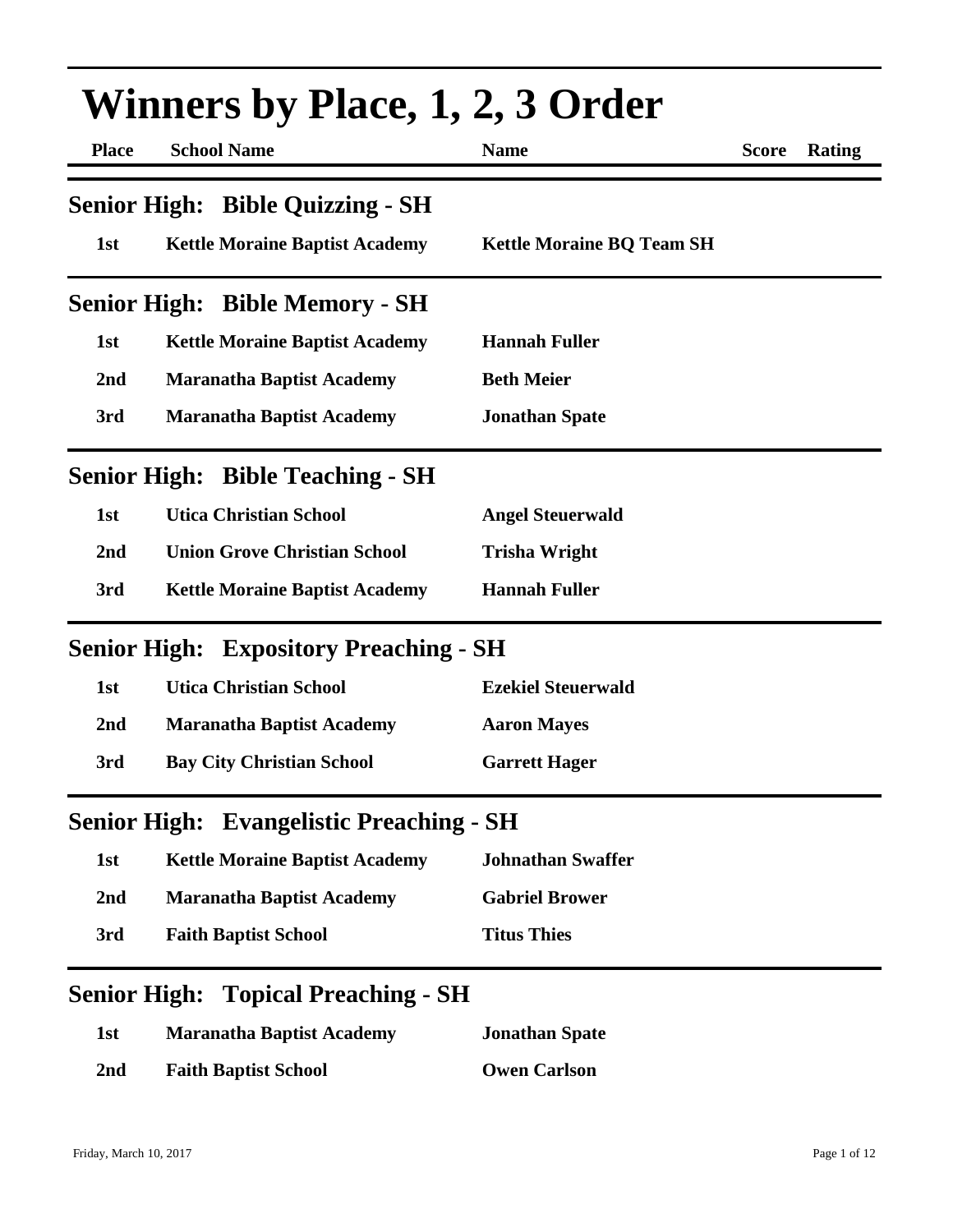| <b>Winners by Place, 1, 2, 3 Order</b> |                                            |                          |              |        |
|----------------------------------------|--------------------------------------------|--------------------------|--------------|--------|
| <b>Place</b>                           | <b>School Name</b>                         | <b>Name</b>              | <b>Score</b> | Rating |
| 3rd                                    | <b>Maranatha Baptist Academy</b>           | <b>Braeden Hansel</b>    |              |        |
|                                        | <b>Senior High: Female Vocal Solo - SH</b> |                          |              |        |
| 1st                                    | <b>Faith Christian School</b>              | <b>Ellie Sopata</b>      |              |        |
| 2nd                                    | <b>Maranatha Baptist Academy</b>           | <b>Rachel Gillen</b>     |              |        |
| 3rd                                    | <b>Trinity Baptist School</b>              | <b>Lizzy Westra</b>      |              |        |
|                                        | <b>Senior High: Male Vocal Solo - SH</b>   |                          |              |        |
| 1st                                    | <b>Maranatha Baptist Academy</b>           | <b>Michael Crum</b>      |              |        |
| 2nd                                    | <b>Trinity Baptist School</b>              | <b>Andras Muranyi</b>    |              |        |
| 3rd                                    | <b>Maranatha Baptist Academy</b>           | <b>Aaron Mayes</b>       |              |        |
| <b>Senior High:</b>                    | <b>Instrumental Brass Solo - SH</b>        |                          |              |        |
| 1st                                    | <b>Maranatha Baptist Academy</b>           | <b>Joshua Wright</b>     |              |        |
| 2nd                                    | <b>Kettle Moraine Baptist Academy</b>      | <b>Daniel Fuller</b>     |              |        |
| 3rd                                    | <b>Mukwonago Baptist Academy</b>           | Joshua Kutcha            |              |        |
| <b>Senior High:</b>                    | <b>Instrumental Woodwind Solo - SH</b>     |                          |              |        |
| 1st                                    | <b>Faith Christian School</b>              | <b>Jeffrey Edgecombe</b> |              |        |
| 2nd                                    | <b>Maranatha Baptist Academy</b>           | <b>Rose Davidson</b>     |              |        |
| 3rd                                    | <b>Academy of Excellence High School</b>   | <b>Victor Ceballos</b>   |              |        |

## **Senior High: Instrumental String Solo - SH**

| 1st | <b>Calvary Baptist School</b>         | <b>Sarah Bagin</b>         |
|-----|---------------------------------------|----------------------------|
| 2nd | <b>Kettle Moraine Baptist Academy</b> | Hannah Fuller              |
| 3rd | <b>Kettle Moraine Baptist Academy</b> | <b>Olivia Vander Pluym</b> |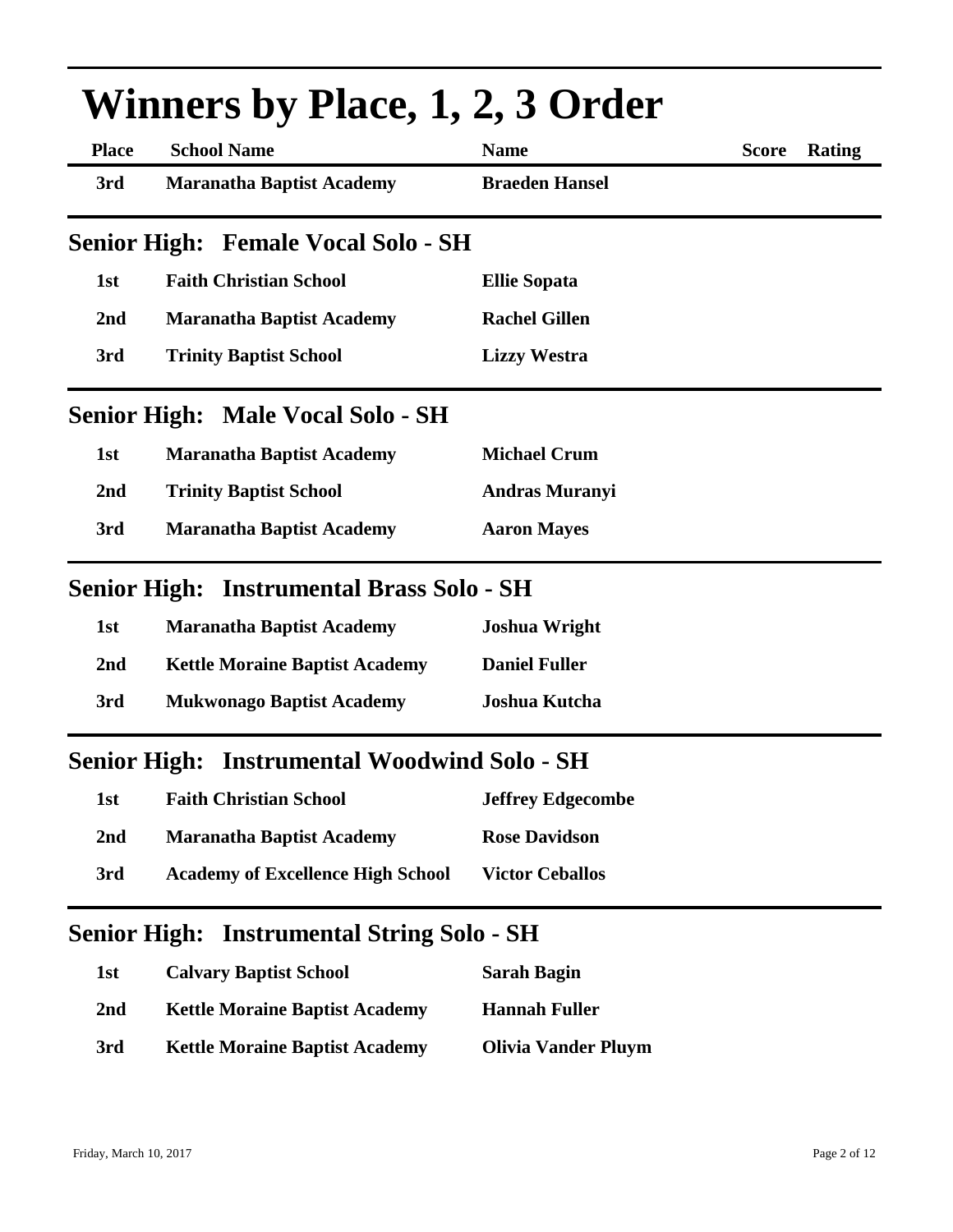|                 | Winners by Place, 1, 2, 3 Order               |                           |              |               |
|-----------------|-----------------------------------------------|---------------------------|--------------|---------------|
| <b>Place</b>    | <b>School Name</b>                            | <b>Name</b>               | <b>Score</b> | <b>Rating</b> |
|                 | <b>Senior High: Sacred Piano Solo - SH</b>    |                           |              |               |
| 1st             | <b>Maranatha Baptist Academy</b>              | <b>Jacob MacDonald</b>    |              |               |
| 2nd             | <b>Bay City Christian School</b>              | Anna Ergish               |              |               |
| 3rd             | <b>Utica Christian School</b>                 | <b>Ezekiel Steuerwald</b> |              |               |
|                 | <b>Senior High: Classical Piano Solo - SH</b> |                           |              |               |
| 1st             | <b>Maranatha Baptist Academy</b>              | <b>Maiya Reid</b>         |              |               |
| 2nd             | <b>Maranatha Baptist Academy</b>              | <b>Joshua Wright</b>      |              |               |
| 3rd             | <b>Trinity Baptist School</b>                 | <b>Andras Muranyi</b>     |              |               |
|                 | <b>Senior High: Small Vocal Ensemble - SH</b> |                           |              |               |
| 1st             | <b>Maranatha Baptist Academy</b>              | <b>MBA Quartet</b>        |              |               |
| 2nd             | <b>Calvary Baptist School</b>                 | <b>CMF Trio</b>           |              |               |
| 3rd             | <b>Trinity Baptist School</b>                 | <b>TBS Westra/Muranyi</b> |              |               |
|                 | <b>Senior High: Large Vocal Ensemble - SH</b> |                           |              |               |
| 1st             | <b>Maranatha Baptist Academy</b>              | <b>MBA</b>                |              |               |
| 2 <sub>nd</sub> | <b>Calvary Baptist School</b>                 | <b>CMF</b>                |              |               |
| 3rd             | <b>Kettle Moraine Baptist Academy</b>         | <b>KMBA</b>               |              |               |
|                 | <b>Senior High: Choral Group - SH</b>         |                           |              |               |
| 1st             | <b>Maranatha Baptist Academy</b>              | <b>MBA</b> Men            |              |               |
| 2nd             | <b>Faith Christian School</b>                 | <b>FCS</b>                |              |               |
| 3rd             | <b>Union Grove Christian School</b>           | <b>UGCS</b>               |              |               |

### **Senior High: Small Instrumental Ensemble - SH**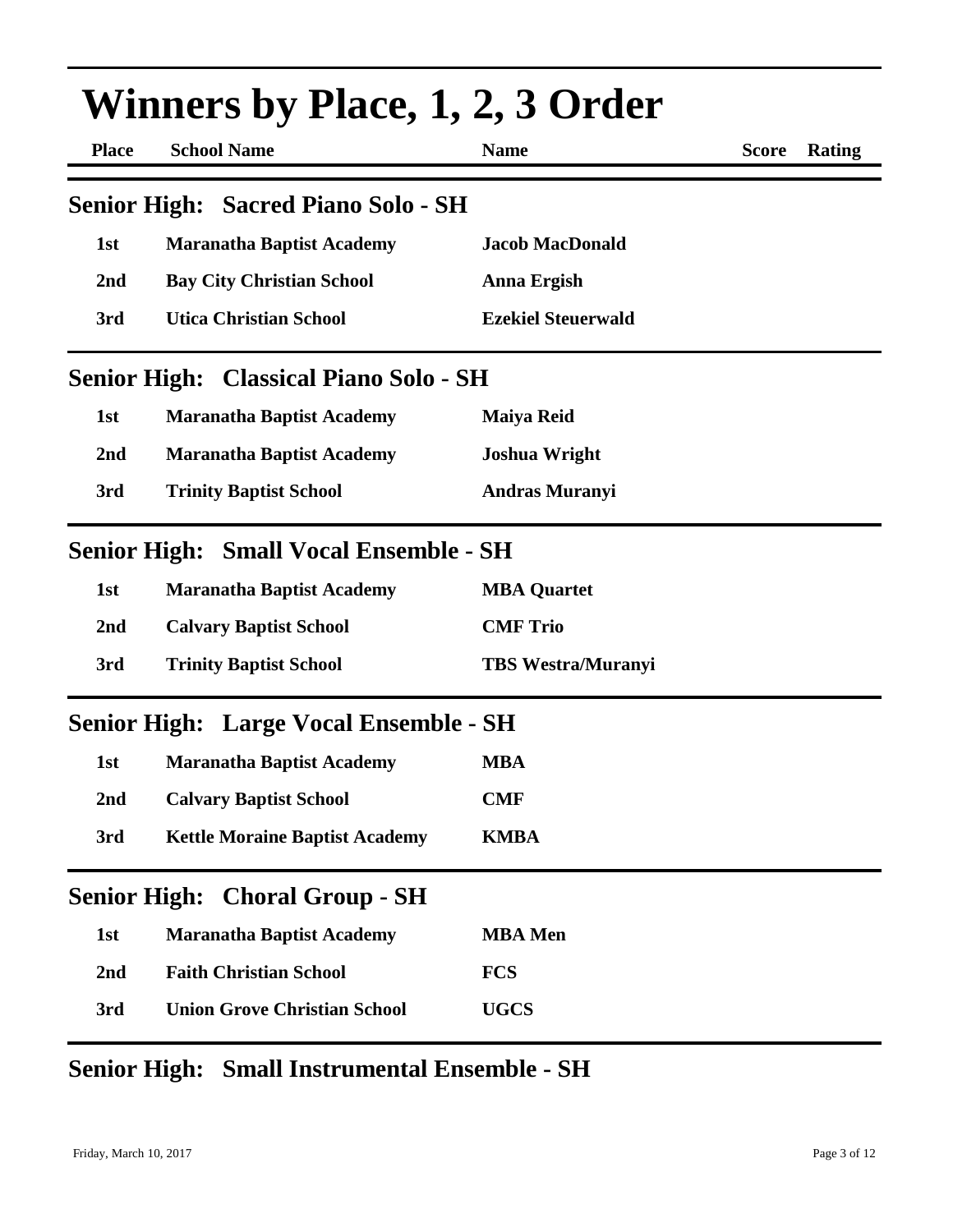|                     | <b>Winners by Place, 1, 2, 3 Order</b>        |                            |              |        |
|---------------------|-----------------------------------------------|----------------------------|--------------|--------|
| <b>Place</b>        | <b>School Name</b>                            | <b>Name</b>                | <b>Score</b> | Rating |
| 1st                 | <b>Maranatha Baptist Academy</b>              | <b>MBA Saxophones</b>      |              |        |
| 2nd                 | <b>Maranatha Baptist Academy</b>              | <b>MBA WW</b>              |              |        |
| 3rd                 | <b>Kettle Moraine Baptist Academy</b>         | <b>KMBA Trombone Duet</b>  |              |        |
|                     | Senior High: Large Instrumental Ensemble - SH |                            |              |        |
| 1st                 | <b>Maranatha Baptist Academy</b>              | <b>MBA</b>                 |              |        |
|                     | <b>Senior High: Orchestra/Band - SH</b>       |                            |              |        |
| 1st                 | <b>Maranatha Baptist Academy</b>              | <b>MBA</b>                 |              |        |
|                     | Senior High: Handbell/Handchime Ensemble - SH |                            |              |        |
| 1st                 | <b>Maranatha Baptist Academy</b>              | <b>MBA</b>                 |              |        |
| <b>Senior High:</b> | <b>Handbell/Handchime Choir - SH</b>          |                            |              |        |
| 1st                 | <b>Maranatha Baptist Academy</b>              | <b>MBA</b>                 |              |        |
| 2nd                 | <b>Waukesha Christian Academy</b>             | <b>WCA</b>                 |              |        |
| 3rd                 | <b>Bay City Christian School</b>              | <b>BCCS</b>                |              |        |
|                     | <b>Senior High: Sacred Piano Duet - SH</b>    |                            |              |        |
| 1st                 | <b>Kettle Moraine Baptist Academy</b>         | <b>Vander Pluym/Fuller</b> |              |        |
| <b>Senior High:</b> | <b>Classical Piano Duet - SH</b>              |                            |              |        |
| 1st                 | <b>Utica Christian School</b>                 | <b>Harding/Steuerwald</b>  |              |        |
|                     | <b>Senior High: Youth Choir - SH</b>          |                            |              |        |
| 1st                 | <b>Maranatha Baptist Academy</b>              | <b>MBA</b>                 |              |        |
| 2nd                 | <b>Bay City Christian School</b>              | <b>BCCS</b>                |              |        |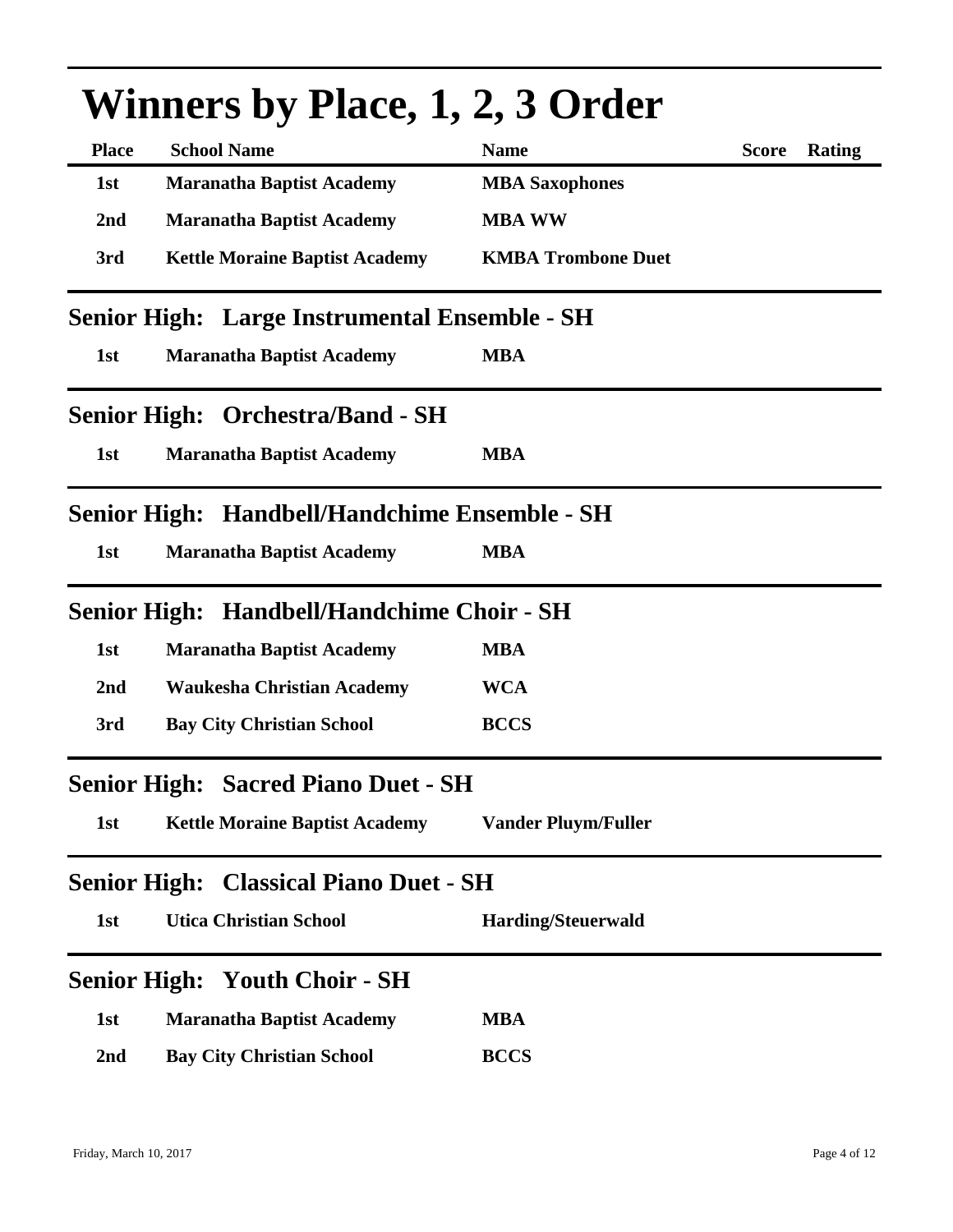|                 | <b>Winners by Place, 1, 2, 3 Order</b>                 |                          |              |               |
|-----------------|--------------------------------------------------------|--------------------------|--------------|---------------|
| <b>Place</b>    | <b>School Name</b>                                     | <b>Name</b>              | <b>Score</b> | <b>Rating</b> |
|                 | <b>Senior High: Dramatic Interpretation - SH</b>       |                          |              |               |
| 1st             | <b>Maranatha Baptist Academy</b>                       | <b>Ethan Miller</b>      |              |               |
| 2nd             | <b>Maranatha Baptist Academy</b>                       | <b>Savannah Fell</b>     |              |               |
| 3rd             | <b>Union Grove Christian School</b>                    | <b>Abbey Scott</b>       |              |               |
|                 | <b>Senior High: Oral Interpretation of Poetry - SH</b> |                          |              |               |
| 1st             | <b>Maranatha Baptist Academy</b>                       | <b>Nathanael Price</b>   |              |               |
| 2nd             | <b>Faith Christian School</b>                          | <b>Whitney Schindler</b> |              |               |
| 3rd             | <b>Waukesha Christian Academy</b>                      | <b>Caleb Jicha</b>       |              |               |
|                 | <b>Senior High: Religious Reading - SH</b>             |                          |              |               |
| 1st             | <b>Maranatha Baptist Academy</b>                       | <b>Abigail Banks</b>     |              |               |
| 2nd             | <b>Maranatha Baptist Academy</b>                       | <b>Rachel Gillen</b>     |              |               |
|                 | <b>Senior High: Declamation - SH</b>                   |                          |              |               |
| 1st             | <b>Kettle Moraine Baptist Academy</b>                  | <b>Johnathan Swaffer</b> |              |               |
| 2 <sub>nd</sub> | <b>Maranatha Baptist Academy</b>                       | <b>Tim Davis</b>         |              |               |
| 3rd             | <b>Bay City Christian School</b>                       | <b>Joshua Stauff</b>     |              |               |
|                 | <b>Senior High: Humorous Interpretation - SH</b>       |                          |              |               |
| 1st             | <b>Bay City Christian School</b>                       | <b>Tanner Hart</b>       |              |               |
| 2nd             | <b>Maranatha Baptist Academy</b>                       | <b>Ethan Mayes</b>       |              |               |
| 3rd             | <b>Maranatha Baptist Academy</b>                       | <b>Brooke Davidson</b>   |              |               |

#### **Senior High: Original Persuasive Oratory - SH**

1st **Bay City Christian School Aaron Fugate**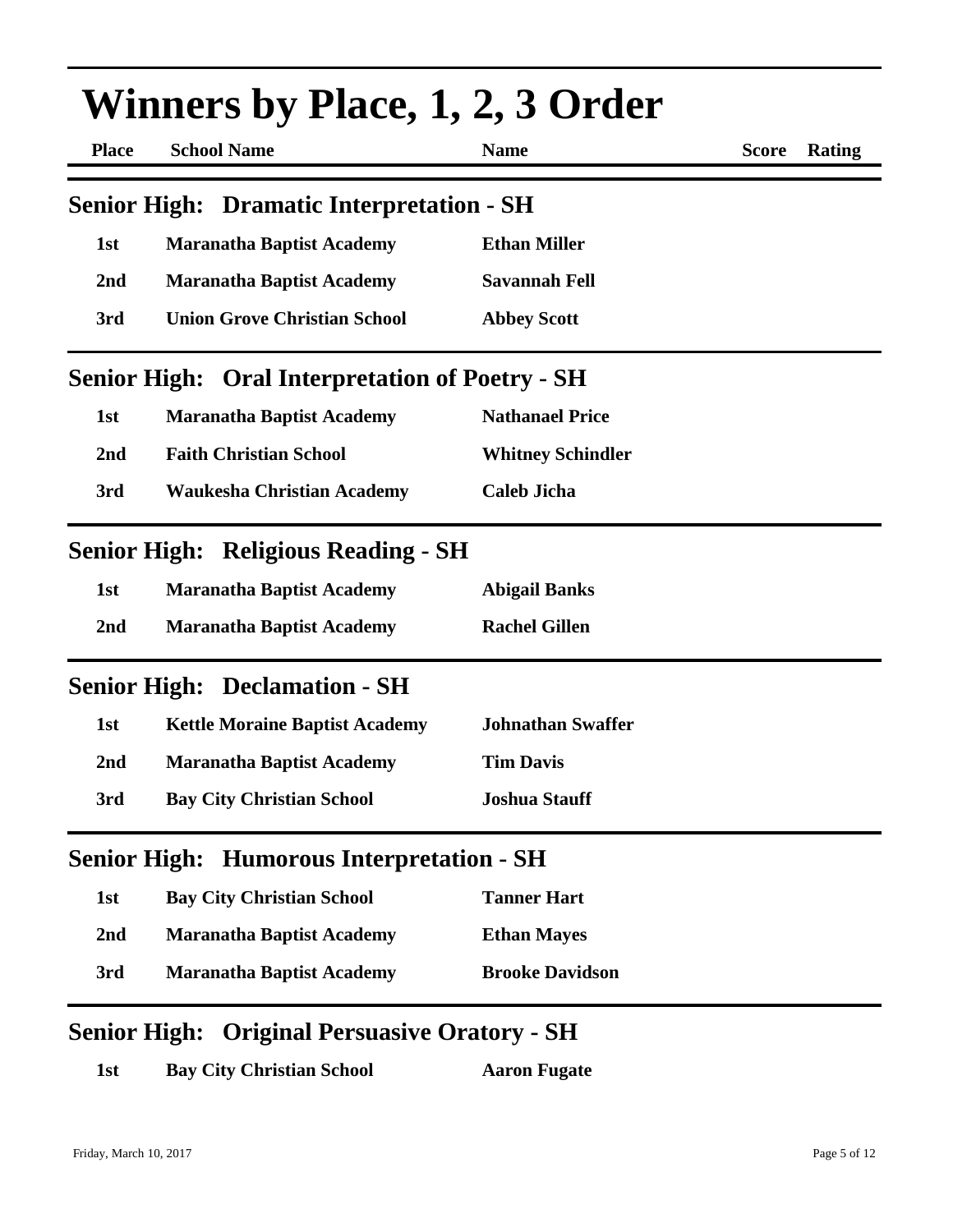|                     | <b>Winners by Place, 1, 2, 3 Order</b>            |                        |                        |  |  |
|---------------------|---------------------------------------------------|------------------------|------------------------|--|--|
| <b>Place</b>        | <b>School Name</b>                                | <b>Name</b>            | <b>Score</b><br>Rating |  |  |
| 2nd                 | <b>Maranatha Baptist Academy</b>                  | <b>Ethan Mayes</b>     |                        |  |  |
|                     | <b>Senior High: Oral Interp of Scripture - SH</b> |                        |                        |  |  |
| 1st                 | <b>Maranatha Baptist Academy</b>                  | <b>Emmy Caves</b>      |                        |  |  |
| 2nd                 | <b>Maranatha Baptist Academy</b>                  | <b>Christian Banks</b> |                        |  |  |
|                     | <b>Senior High: Acting - SH</b>                   |                        |                        |  |  |
| 1st                 | <b>Maranatha Baptist Academy</b>                  | $MBA - 3$              |                        |  |  |
| 2nd                 | <b>Faith Christian School</b>                     | <b>FCS Trio</b>        |                        |  |  |
| 3rd                 | <b>Maranatha Baptist Academy</b>                  | $MBA - 6$              |                        |  |  |
|                     | <b>Senior High: Readers' Theatre - SH</b>         |                        |                        |  |  |
| 1st                 | <b>Maranatha Baptist Academy</b>                  | <b>MBA</b>             |                        |  |  |
| 2nd                 | <b>Faith Christian School</b>                     | FCS <sub>1</sub>       |                        |  |  |
| 3rd                 | <b>Faith Christian School</b>                     | FCS <sub>2</sub>       |                        |  |  |
|                     | <b>Senior High: Choric Speaking - SH</b>          |                        |                        |  |  |
| 1st                 | <b>Maranatha Baptist Academy</b>                  | <b>MBA</b>             |                        |  |  |
|                     | <b>Senior High: Calligraphy - SH</b>              |                        |                        |  |  |
| 1st                 | <b>Academy of Excellence High School</b>          | <b>Talisha Berry</b>   |                        |  |  |
| 2nd                 | <b>Academy of Excellence High School</b>          | <b>Klay Moo</b>        |                        |  |  |
| <b>Senior High:</b> | <b>Monochromatic Drawing - SH</b>                 |                        |                        |  |  |
| 1st                 | <b>Maranatha Baptist Academy</b>                  | <b>Savannah Fell</b>   |                        |  |  |
| 2 <sub>nd</sub>     | <b>Faith Christian School</b>                     | <b>Ellie Sopata</b>    |                        |  |  |
| 3rd                 | <b>Academy of Excellence High School</b>          | <b>Hsaler Muna Gay</b> |                        |  |  |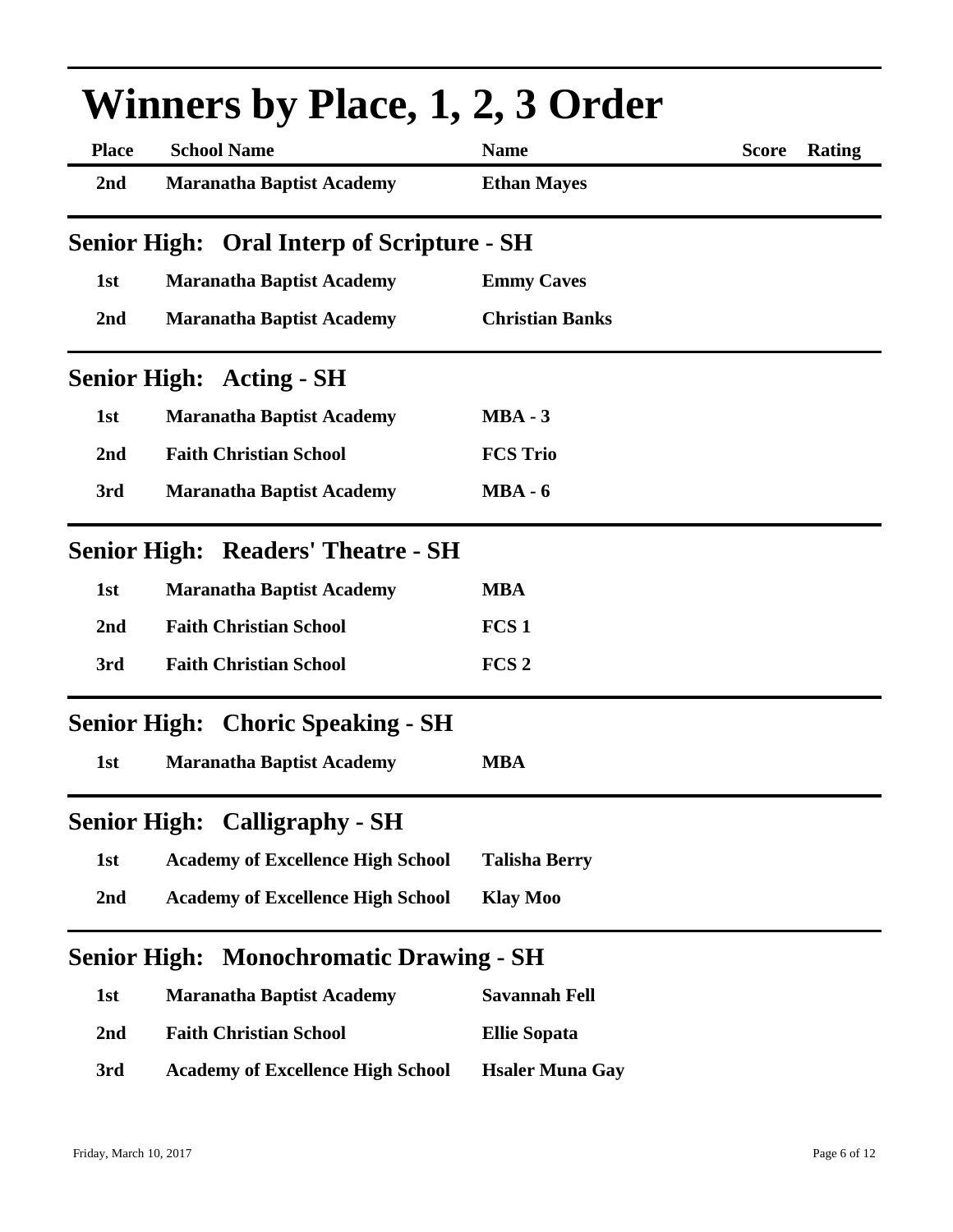|              | <b>Winners by Place, 1, 2, 3 Order</b>         |                       |              |        |  |
|--------------|------------------------------------------------|-----------------------|--------------|--------|--|
| <b>Place</b> | <b>School Name</b>                             | <b>Name</b>           | <b>Score</b> | Rating |  |
|              | <b>Senior High: Polychromatic Drawing - SH</b> |                       |              |        |  |
| 1st          | <b>Faith Baptist School</b>                    | <b>Josh Netwal</b>    |              |        |  |
| 2nd          | <b>Academy of Excellence High School</b>       | <b>Madai Romero</b>   |              |        |  |
| 3rd          | <b>Academy of Excellence High School</b>       | <b>August Stin</b>    |              |        |  |
|              | <b>Senior High: Watercolor - SH</b>            |                       |              |        |  |
| 1st          | <b>Academy of Excellence High School</b>       | K. Balbas-Rodriguez   |              |        |  |
| 2nd          | <b>Academy of Excellence High School</b>       | <b>Klay Moo</b>       |              |        |  |
|              | <b>Senior High: Oil Painting - SH</b>          |                       |              |        |  |
| 1st          | <b>Bay City Christian School</b>               | <b>Kate Gillette</b>  |              |        |  |
| 2nd          | <b>Academy of Excellence High School</b>       | <b>Htoo Ah Ah</b>     |              |        |  |
| 3rd          | <b>Academy of Excellence High School</b>       | <b>Shaey Nee Paw</b>  |              |        |  |
|              | <b>Senior High: Acrylic Painting - SH</b>      |                       |              |        |  |
| 1st          | <b>Maranatha Baptist Academy</b>               | <b>Savannah Fell</b>  |              |        |  |
| 2nd          | <b>Academy of Excellence High School</b>       | K. Balbas-Rodriguez   |              |        |  |
| 3rd          | <b>Bay City Christian School</b>               | <b>Charity Abts</b>   |              |        |  |
|              | <b>Senior High: Sculpture - SH</b>             |                       |              |        |  |
| 1st          | <b>Faith Baptist School</b>                    | <b>Titus Thies</b>    |              |        |  |
| 2nd          | <b>Bay City Christian School</b>               | <b>Charity Abts</b>   |              |        |  |
| 3rd          | <b>Union Grove Christian School</b>            | <b>Brett Swedlunc</b> |              |        |  |
|              | <b>Senior High: Textiles - SH</b>              |                       |              |        |  |
| 1st          | <b>Maranatha Baptist Academy</b>               | <b>Rose Davidson</b>  |              |        |  |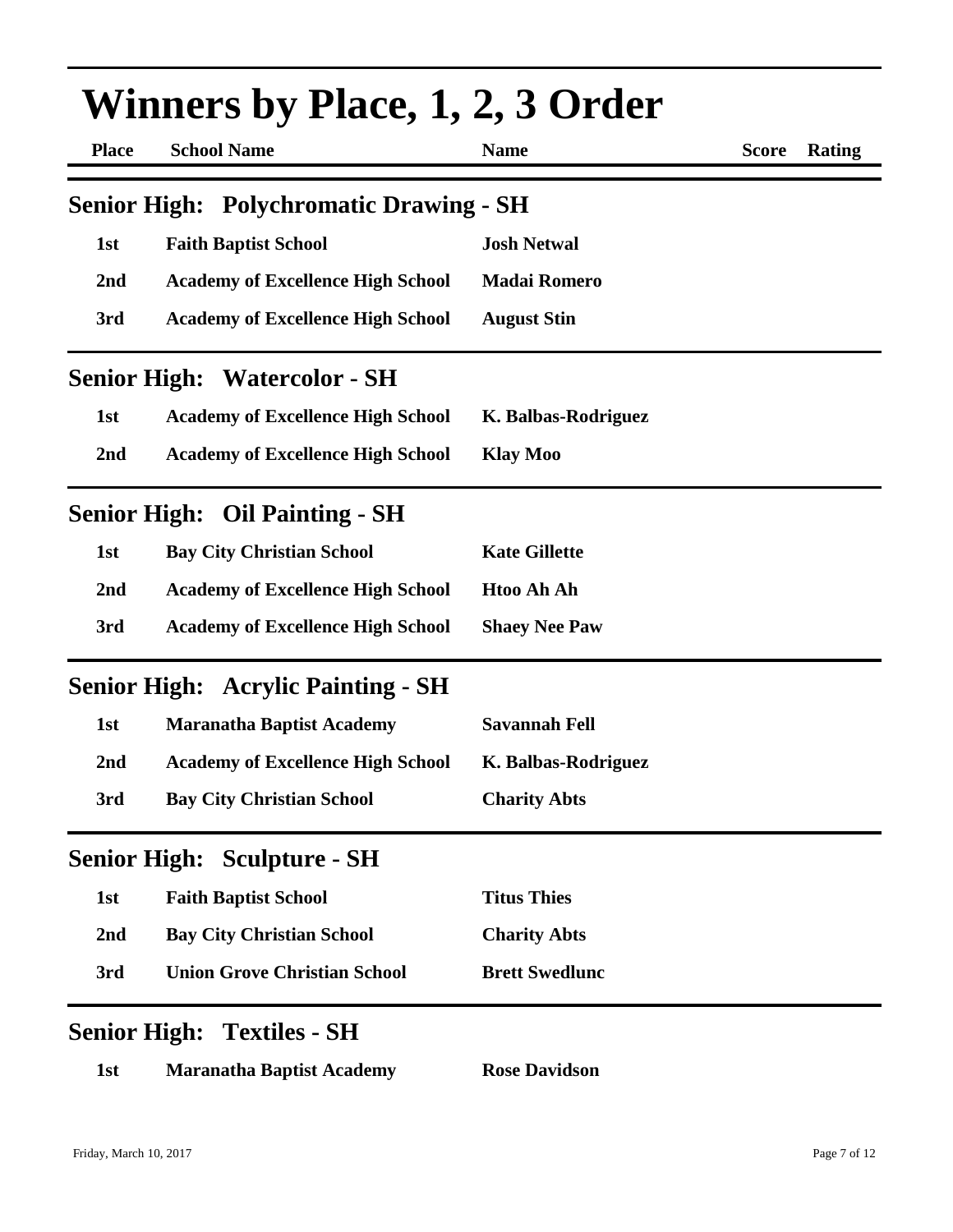|                     | <b>Winners by Place, 1, 2, 3 Order</b>          |                             |              |        |  |
|---------------------|-------------------------------------------------|-----------------------------|--------------|--------|--|
| <b>Place</b>        | <b>School Name</b>                              | <b>Name</b>                 | <b>Score</b> | Rating |  |
| 2nd                 | <b>Academy of Excellence High School</b>        | Eh Kloh                     |              |        |  |
| 3rd                 | <b>Academy of Excellence High School</b>        | <b>Liel Za Paw</b>          |              |        |  |
|                     | <b>Senior High: Crafts - SH</b>                 |                             |              |        |  |
| 1st                 | <b>Bay City Christian School</b>                | <b>Anna Fleming</b>         |              |        |  |
| 2nd                 | <b>Calvary Baptist School</b>                   | <b>Keirstin Turnquist</b>   |              |        |  |
| 3rd                 | <b>Trinity Baptist School</b>                   | <b>Mackenzie Rabe</b>       |              |        |  |
|                     | <b>Senior High: Printmaking - SH</b>            |                             |              |        |  |
| 1st                 | <b>Bay City Christian School</b>                | <b>Gwen Thayer</b>          |              |        |  |
|                     | Senior High: Digital Media - SH                 |                             |              |        |  |
| 1st                 | <b>Maranatha Baptist Academy</b>                | <b>Nathanael Price</b>      |              |        |  |
| 2nd                 | <b>Maranatha Baptist Academy</b>                | <b>Tim Davis</b>            |              |        |  |
| 3rd                 | <b>Faith Baptist School</b>                     | <b>Trinity Netwal</b>       |              |        |  |
|                     | <b>Senior High: Woodworking - SH</b>            |                             |              |        |  |
| 1st                 | <b>Trinity Baptist School</b>                   | <b>Pete Derksen</b>         |              |        |  |
| 2nd                 | <b>Union Grove Christian School</b>             | <b>Jeremy Zimmermann</b>    |              |        |  |
| <b>Senior High:</b> | <b>Mixed Media - SH</b>                         |                             |              |        |  |
| 1st                 | <b>Academy of Excellence High School</b>        | <b>Htoo Ah Ah</b>           |              |        |  |
| 2nd                 | <b>Academy of Excellence High School</b>        | <b>Shaey Nee Paw</b>        |              |        |  |
|                     | <b>Senior High: Still Life Photography - SH</b> |                             |              |        |  |
| 1st                 | <b>Faith Baptist School</b>                     | <b>Brady Rediske</b>        |              |        |  |
| 2nd                 | <b>Waukesha Christian Academy</b>               | <b>Elizabeth Hundrieser</b> |              |        |  |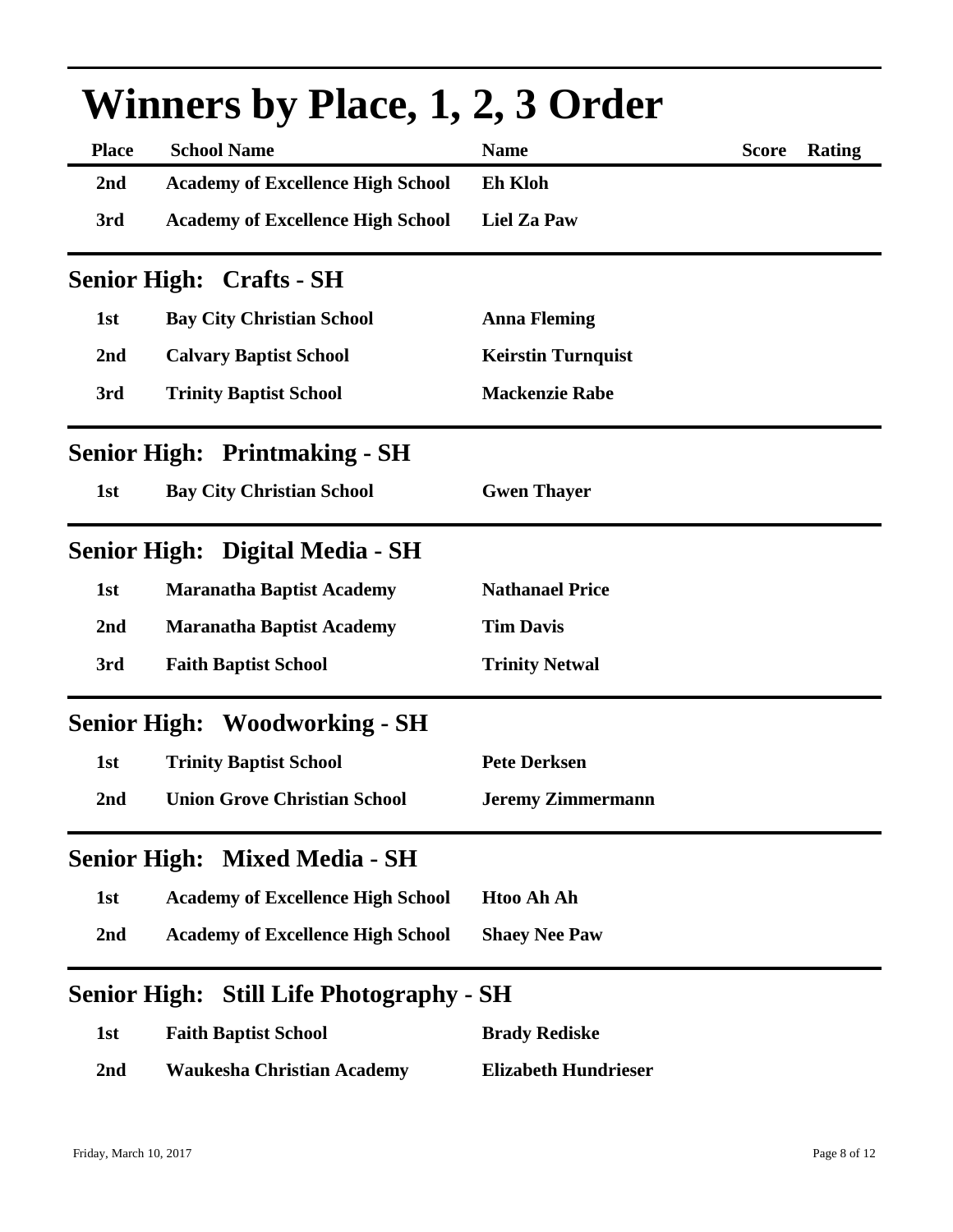|                     | <b>Winners by Place, 1, 2, 3 Order</b>                 |                            |              |        |
|---------------------|--------------------------------------------------------|----------------------------|--------------|--------|
| <b>Place</b>        | <b>School Name</b>                                     | <b>Name</b>                | <b>Score</b> | Rating |
| 3rd                 | <b>Union Grove Christian School</b>                    | <b>Kaitlynn Jones</b>      |              |        |
|                     | <b>Senior High: Landscapes and Arch Photo - SH</b>     |                            |              |        |
| 1st                 | <b>Waukesha Christian Academy</b>                      | <b>Rachel Kenny</b>        |              |        |
| 2nd                 | <b>Calvary Baptist School</b>                          | <b>Charlotte Nantz</b>     |              |        |
| 3rd                 | <b>Faith Christian School</b>                          | <b>Andrea Wilcox</b>       |              |        |
|                     | <b>Senior High: People and Animal Photography - SH</b> |                            |              |        |
| 1st                 | <b>Union Grove Christian School</b>                    | <b>Kate Bechman</b>        |              |        |
| 2nd                 | <b>Maranatha Baptist Academy</b>                       | <b>Abigail Banks</b>       |              |        |
| 3rd                 | <b>Maranatha Baptist Academy</b>                       | <b>Beth Meier</b>          |              |        |
|                     | Senior High: Old Testament Bible Knowledge - SH        |                            |              |        |
| 1st                 | <b>Kettle Moraine Baptist Academy</b>                  | <b>Daniel Fuller</b>       |              |        |
| 2nd                 | <b>Union Grove Christian School</b>                    | <b>Caleb Love</b>          |              |        |
| 3rd                 | <b>Calvary Baptist School</b>                          | <b>Albina Poss</b>         |              |        |
|                     | <b>Senior High: New Testament Bible Knowledge - SH</b> |                            |              |        |
| 1st                 | <b>Waukesha Christian Academy</b>                      | <b>Caleb Jicha</b>         |              |        |
| 2nd                 | <b>Kettle Moraine Baptist Academy</b>                  | <b>Olivia Vander Pluym</b> |              |        |
| 3rd                 | <b>Maranatha Baptist Academy</b>                       | <b>Daniel Zwolanek</b>     |              |        |
| <b>Senior High:</b> | English - SH                                           |                            |              |        |
| 1st                 | <b>Calvary Baptist School</b>                          | <b>Alyssa Cain</b>         |              |        |
| 2nd                 | <b>Union Grove Christian School</b>                    | <b>Abby Gorden</b>         |              |        |
| 3rd                 | <b>Waukesha Christian Academy</b>                      | <b>Emily Silvers</b>       |              |        |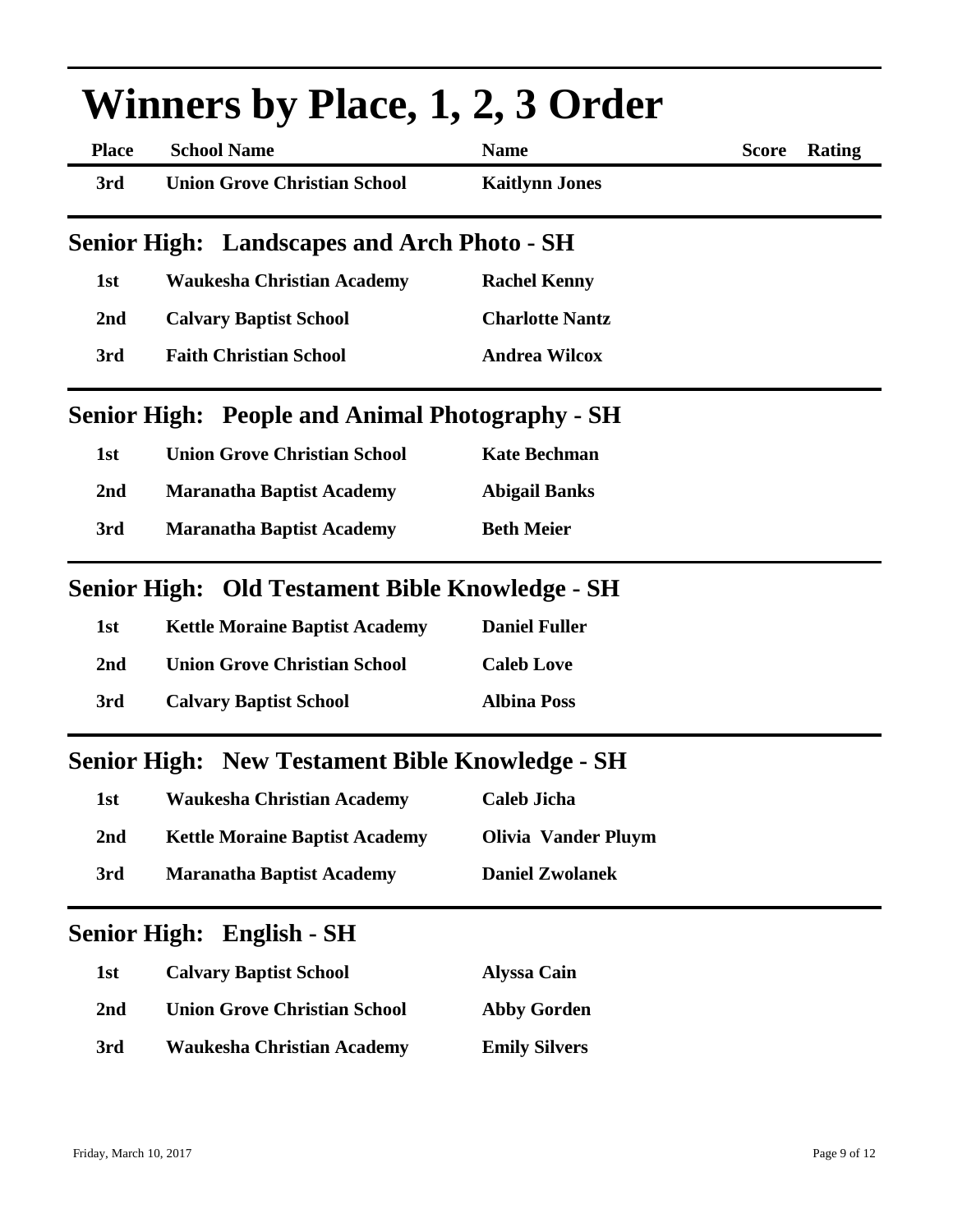|              | Winners by Place, 1, 2, 3 Order               |                          |              |        |
|--------------|-----------------------------------------------|--------------------------|--------------|--------|
| <b>Place</b> | <b>School Name</b>                            | <b>Name</b>              | <b>Score</b> | Rating |
|              | <b>Senior High: Algebra/Geometry - SH</b>     |                          |              |        |
| 1st          | <b>Maranatha Baptist Academy</b>              | <b>Nathanael Price</b>   |              |        |
| 2nd          | <b>Calvary Baptist School</b>                 | <b>Taylor Williams</b>   |              |        |
| 3rd          | <b>Calvary Baptist School</b>                 | <b>Nick Bergeron</b>     |              |        |
|              | <b>Senior High: Advanced Mathematics - SH</b> |                          |              |        |
| 1st          | <b>Calvary Baptist School</b>                 | <b>Catherine Tucker</b>  |              |        |
| 2nd          | <b>Maranatha Baptist Academy</b>              | <b>Luke Mundt</b>        |              |        |
| 3rd          | <b>Maranatha Baptist Academy</b>              | <b>Jacob MacDonald</b>   |              |        |
|              | <b>Senior High: Biology - SH</b>              |                          |              |        |
| 1st          | <b>Mukwonago Baptist Academy</b>              | <b>Jonathan Kuchta</b>   |              |        |
| 2nd          | <b>Maranatha Baptist Academy</b>              | <b>Benjamin Veenstra</b> |              |        |
| 3rd          | <b>Academy of Excellence High School</b>      | <b>Josiah Jibson</b>     |              |        |
|              | <b>Senior High: Chemistry - SH</b>            |                          |              |        |
| 1st          | <b>Maranatha Baptist Academy</b>              | <b>Luke Mundt</b>        |              |        |
| 2nd          | <b>Maranatha Baptist Academy</b>              | <b>Michael Crum</b>      |              |        |
| 3rd          | <b>Faith Baptist School</b>                   | <b>Sean Short</b>        |              |        |
|              | <b>Senior High: Physics - SH</b>              |                          |              |        |
| 1st          | <b>Maranatha Baptist Academy</b>              | <b>Seth Hudson</b>       |              |        |
| 2nd          | <b>Calvary Baptist School</b>                 | <b>Ean Tang</b>          |              |        |
| 3rd          | <b>Maranatha Baptist Academy</b>              | claire hansel            |              |        |

## **Senior High: World History/Geography - SH**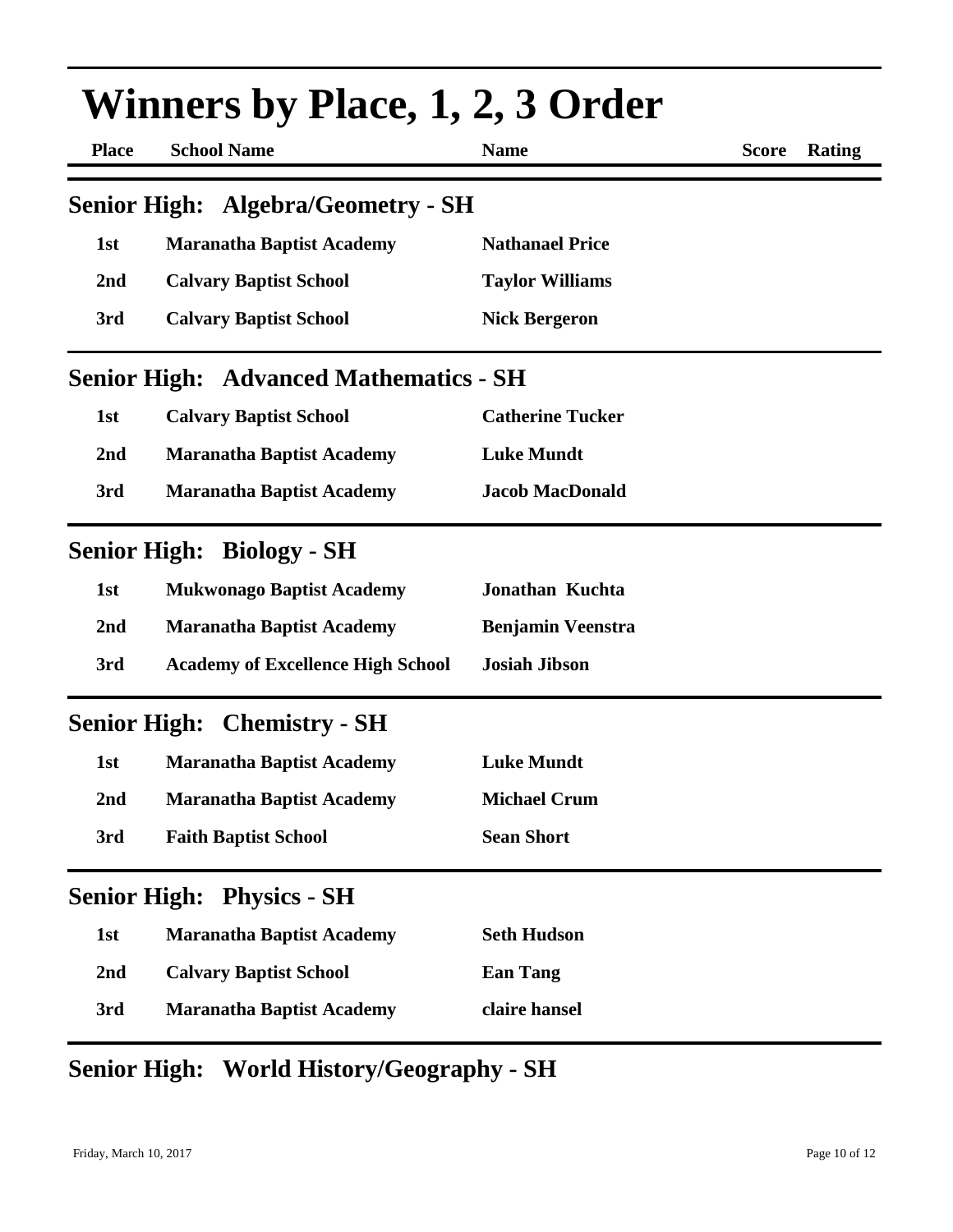|                 | Winners by Place, 1, 2, 3 Order                      |                           |              |        |  |
|-----------------|------------------------------------------------------|---------------------------|--------------|--------|--|
| <b>Place</b>    | <b>School Name</b>                                   | <b>Name</b>               | <b>Score</b> | Rating |  |
| 1st             | <b>Faith Christian School</b>                        | <b>Jeffrey Edgecombe</b>  |              |        |  |
| 2 <sub>nd</sub> | <b>Maranatha Baptist Academy</b>                     | joshua wright             |              |        |  |
| 3rd             | <b>Waukesha Christian Academy</b>                    | <b>Jeffrey Bourn</b>      |              |        |  |
|                 | <b>Senior High: US History/Geography - SH</b>        |                           |              |        |  |
| 1st             | <b>Maranatha Baptist Academy</b>                     | <b>Rose Davidson</b>      |              |        |  |
| 2 <sub>nd</sub> | <b>Waukesha Christian Academy</b>                    | <b>Jeffrey Bourn</b>      |              |        |  |
| 3rd             | <b>Calvary Baptist School</b>                        | <b>Jake Voss</b>          |              |        |  |
|                 | <b>Senior High: Home Economics - SH</b>              |                           |              |        |  |
| 1st             | <b>Calvary Baptist School</b>                        | <b>Brianna Summers</b>    |              |        |  |
| 2 <sub>nd</sub> | <b>Calvary Baptist School</b>                        | <b>Keirstin Turnquist</b> |              |        |  |
| 3rd             | <b>Mukwonago Baptist Academy</b>                     | Anna Kuchta               |              |        |  |
|                 | <b>Senior High: Political Science/Economics - SH</b> |                           |              |        |  |
| 1st             | <b>Maranatha Baptist Academy</b>                     | <b>Aaron Mayes</b>        |              |        |  |
| 2 <sub>nd</sub> | <b>Maranatha Baptist Academy</b>                     | <b>Michael Crum</b>       |              |        |  |
| 3rd             | <b>Faith Christian School</b>                        | <b>Jeffrey Edgecombe</b>  |              |        |  |
|                 | <b>Senior High: Music Theory - SH</b>                |                           |              |        |  |
| 1st             | <b>Maranatha Baptist Academy</b>                     | <b>Maiya Reid</b>         |              |        |  |
| 2 <sub>nd</sub> | <b>Kettle Moraine Baptist Academy</b>                | <b>Johnathan Swaffer</b>  |              |        |  |
| 3rd             | <b>Maranatha Baptist Academy</b>                     | <b>Gabriel Brower</b>     |              |        |  |
|                 | <b>Senior High: Spanish - SH</b>                     |                           |              |        |  |
| 1st             | <b>Faith Christian School</b>                        | <b>Kimberly Solis</b>     |              |        |  |
| 2 <sub>nd</sub> | <b>Academy of Excellence High School</b>             | <b>Madai Romero</b>       |              |        |  |

# **Winners by Place, 1, 2, 3 Order**